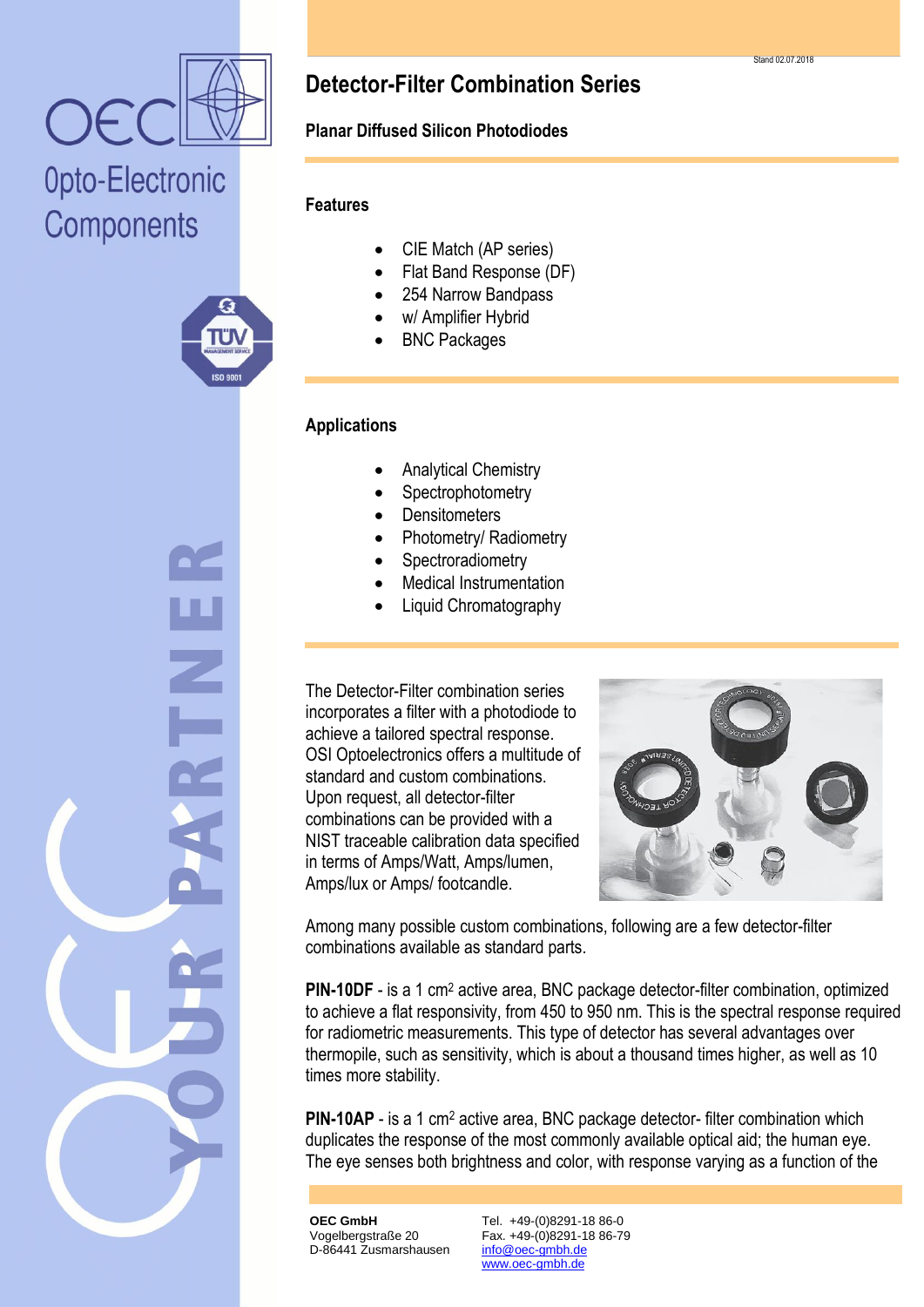



wavelength. This response curve is commonly known as the CIE curve. The AP filters accurately match the CIE curve to within 4% of area.

**PIN-555AP** - has the same optical characteristics as the PIN 10-AP, with an additional operational amplifier in the same package. The package and the opamp combination is identical to UDT-555D detector-amplifier combination (Photops™).

**PIN-005E-550F** - uses a low cost broad bandpass filter with peak transmission at 550nm to mimic the CIE curve for photometric applications. The pass band is similar to the CIE curve, but the actual slope of the spectral response curve is quite different. This device can also be used to block the near IR portion of the spectral range, 700 nm and above.

**PIN-005D-254F** - is a 6 mm<sup>2</sup> active area, UV enhanced photodiode-filter combination which utilizes a narrow bandpass filter peaking at 254 nm.

#### **Customized Capabilities**

Current existing standard photodiodes can be modified by adding various optical filter(s), to match your specific spectral requirements. The filters can either replace the standard glass windows or be used in conjunction with the glass window, depending on the specific requirement and / or nature of the filter. Customer furnished optical filters can also be incorporated in the package. The following are among a few of the optical filter types available. These colored glass filters are grouped into four major categories: Shortpass Filters, Longpass Filters, Bandpass Filters, and Neutral Density Filters. Windows are also available with Custom Thin Film, Anti-reflective, Cut-on and Cut-off Filter Coatings.

**All Photodiodes with or without filters can be calibrated in house for responsivity from 200nm in 10nm steps as well as single point calibration. All optical calibrations are nist traceable.**

**Typical Electro-Optical Specifications** (at  $T_A = 23^{\circ}C$ )

| <b>Model</b>                              | <b>Active Area</b>                |                           | <b>Spectral</b><br><b>Match</b><br>(nm) $\lambda_{p}$ | <b>Responsivity</b><br>at 550nm |        | Capacitance<br>(pF) | <b>Shunt</b><br><b>Resistance</b><br>$(M\Omega)$ |
|-------------------------------------------|-----------------------------------|---------------------------|-------------------------------------------------------|---------------------------------|--------|---------------------|--------------------------------------------------|
| <b>Number</b>                             |                                   |                           |                                                       | (A/W)                           | mA/Lum | 0V                  | $-10mV$                                          |
|                                           | <b>Area</b><br>(mm <sup>2</sup> ) | <b>Dimensions</b><br>(mm) | <b>Typ</b>                                            | <b>Typ</b>                      |        | <b>Typ</b>          | <b>Typ</b>                                       |
| <b>Detector Filter Combination Series</b> |                                   |                           |                                                       |                                 |        |                     |                                                  |
| PIN-10DF                                  |                                   |                           | $±7\%$ <sup>^</sup>                                   | 0.15                            | ---    |                     |                                                  |
| PIN-10AP                                  | 100                               | 11.28 $\phi$              | 4% ***                                                | 0.27                            | 0.4    | 1500                | 20                                               |
| <b>PIN-555AP §</b>                        |                                   |                           | $± 2\%$ ^                                             |                                 |        |                     |                                                  |
| <b>PIN-005E</b><br>$-550F$                | 5.7                               | $2.4$ sq                  | ---                                                   | 0.23                            | ---    | 200                 | 500                                              |
| <b>PIN-005D</b><br>$-254F$                |                                   |                           |                                                       | $0.025*$                        |        | 100                 | 300                                              |

**OEC GmbH** Vogelbergstraße 20 D-86441 Zusmarshausen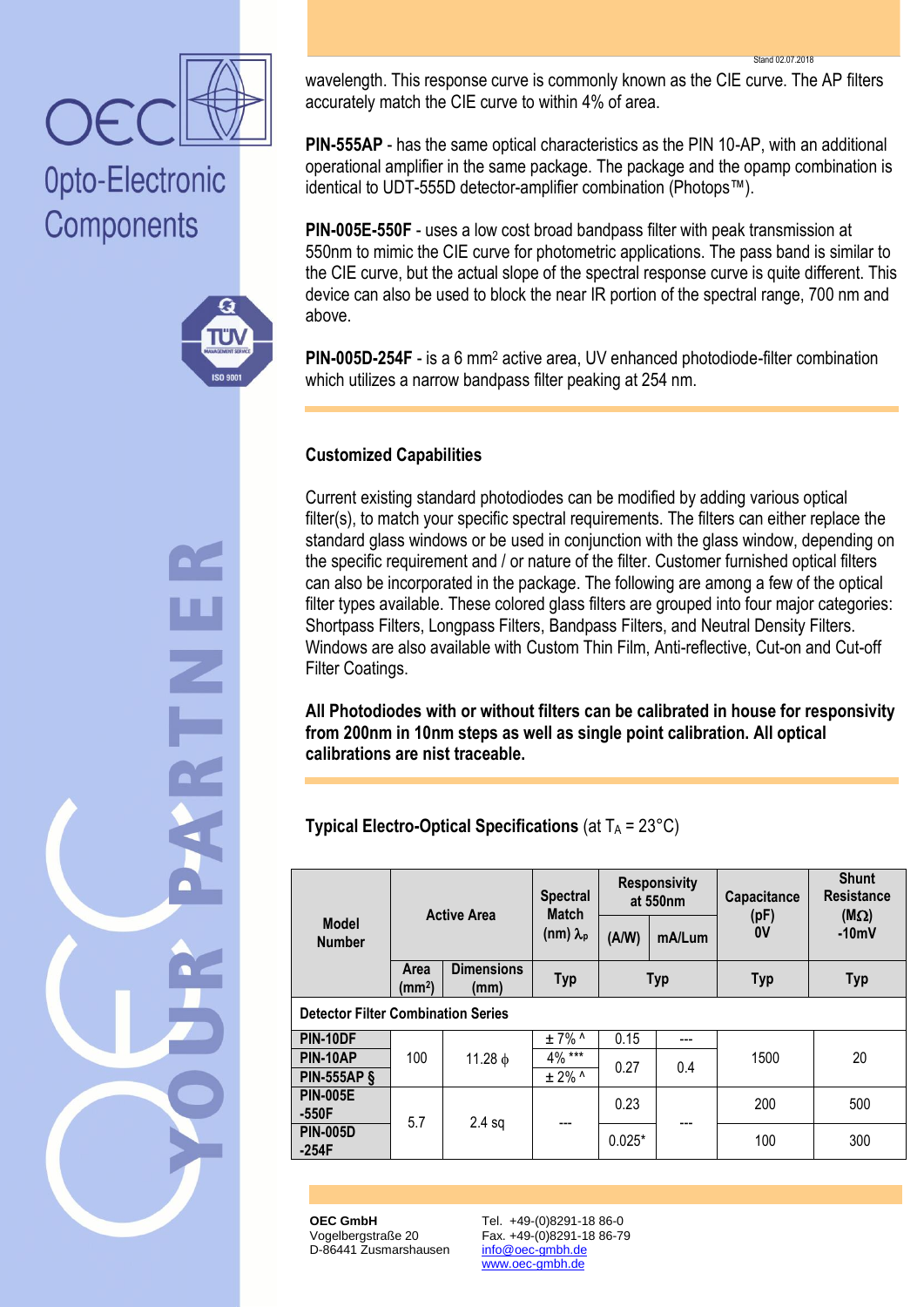



 $\frac{1}{2}$ 

|                                           |                       |                          |                  | Stand 02.07.2018 |                         |
|-------------------------------------------|-----------------------|--------------------------|------------------|------------------|-------------------------|
| <b>Model</b><br><b>Number</b>             | NEP (W/ $\sqrt{Hz}$ ) | <b>Rise Time</b><br>(µs) | Temp. Range (°C) |                  | Package<br><b>Style</b> |
|                                           | $-10mV, 550nm$        | 0V, 550nm, 50 $\Omega$   | <b>Operating</b> | <b>Storage</b>   |                         |
|                                           | Typ                   | <b>Typ</b>               |                  |                  |                         |
| <b>Detector Filter Combination Series</b> |                       |                          |                  |                  |                         |
| PIN-10DF                                  | $1.9e-13$             | 1.0                      |                  | $-25 - +85$      | <b>13/ BNC</b>          |
| PIN-10AP                                  | $1.1e - 13$           | 0.15                     | $0 - +70$        |                  |                         |
| PIN-555AP $\S$                            |                       | $0.1*$                   |                  |                  | 33/ Special             |
| PIN-005E-550F                             | $2.5e-14$             |                          |                  |                  | $5/$ TO-5               |
| PIN-005D-254F                             | $3.0 e - 13*$         |                          |                  |                  | 18/TO-5                 |

- ^ Point by point from 450nm to 950nm.<br>§ PIN-555AP is a Detector/ Operational
- PIN-555AP is a Detector/ Operational Amplifier Hybrid. For Op-Amp specifications, please see "PhotopsTM ".
- \*  $\lambda = 254$ nm
- \*\* Non-condensing temperature and storage range, Non-condensing environment.<br>\*\*\* Area within CIF Curve
- Area within CIE Curve.
- For mechanical specifications please refer to "Mechanical Drawings".

#### **Typical Spectral Response** (AP Series)



**OEC GmbH** Vogelbergstraße 20 D-86441 Zusmarshausen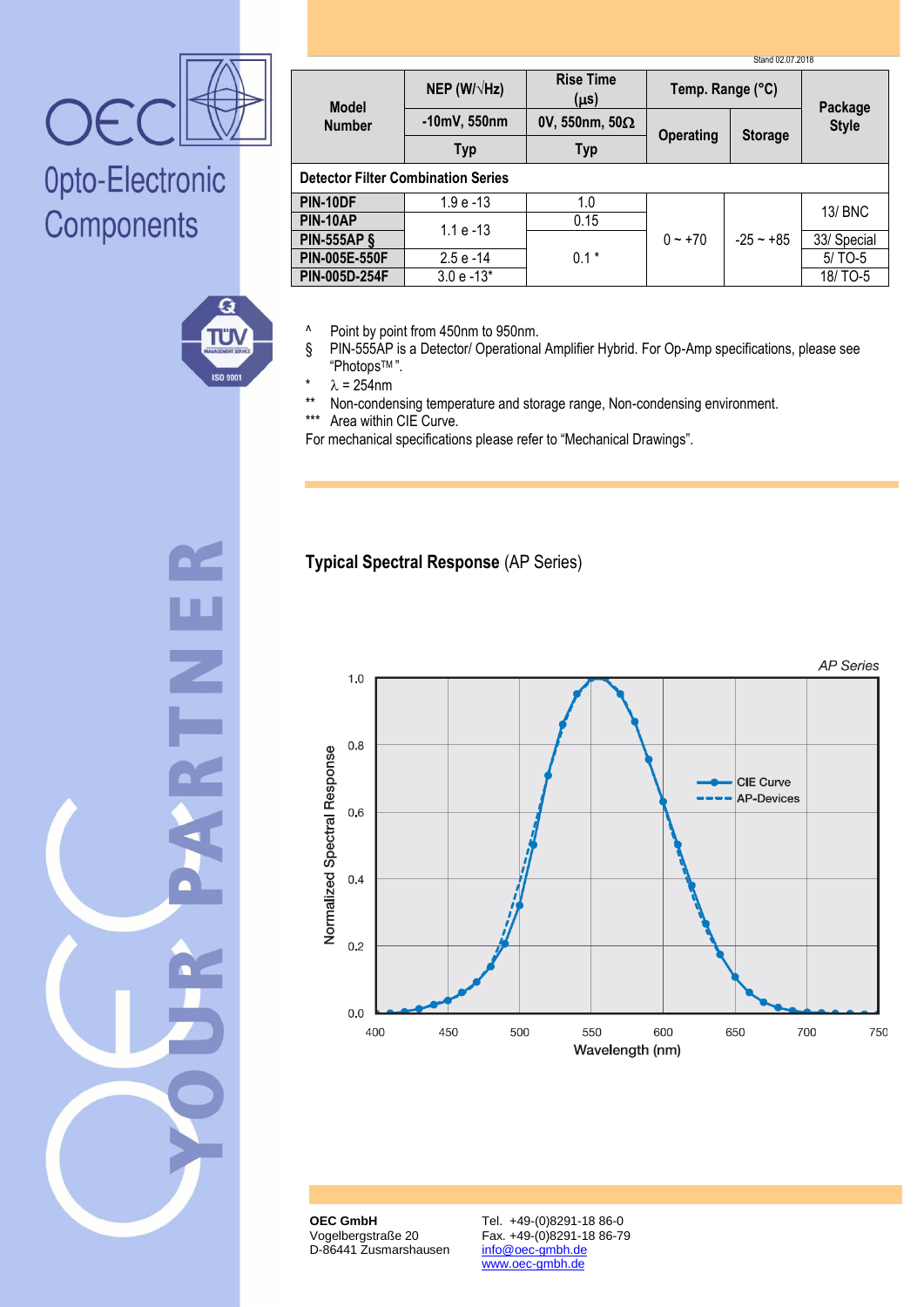**OEC GmbH** Vogelbergstraße 20 D-86441 Zusmarshausen

Tel. +49-(0)8291-18 86-0 Fax. +49-(0)8291-18 86-79 info@oec-gmbh.de www.oec-gmbh.de

### **Typical Spectral Response** (PIN-005E-550F)

**Typical Spectral Response** (PIN-005D-254F)

400

 $0.00$ 

300

350



500

450

550

Wavelength (nm)

600

650

700

750

800



Stand 02.07.2018

Opto-Electronic

 $\equiv$ 

Components

OE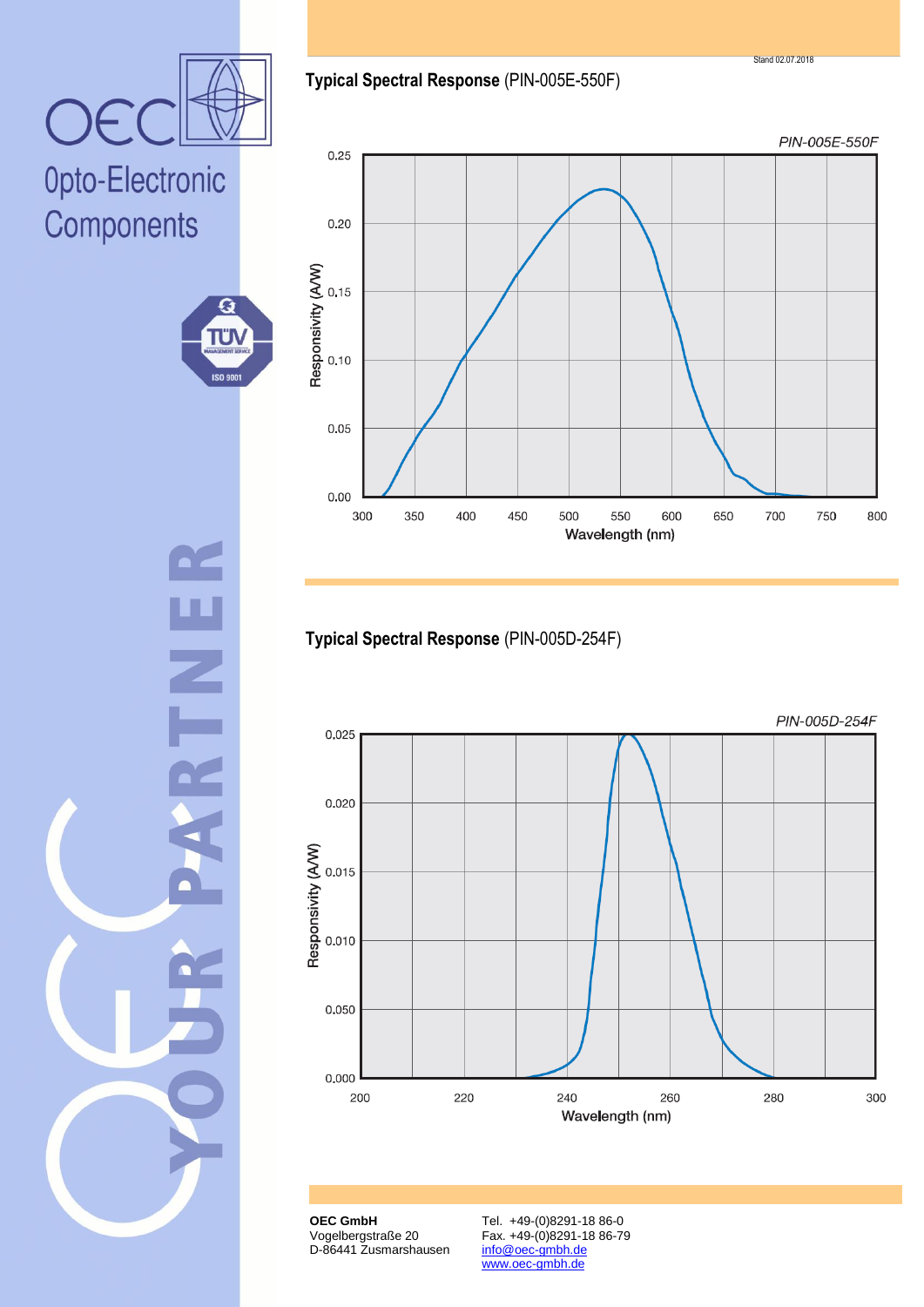



Z



**Typical Spectral Response** (PIN-10DF)

### **Packages**

**OEC GmbH** Vogelbergstraße 20 D-86441 Zusmarshausen

Tel. +49-(0)8291-18 86-0 Fax. +49-(0)8291-18 86-79 info@oec-gmbh.de www.oec-gmbh.de

Stand 02.07.2018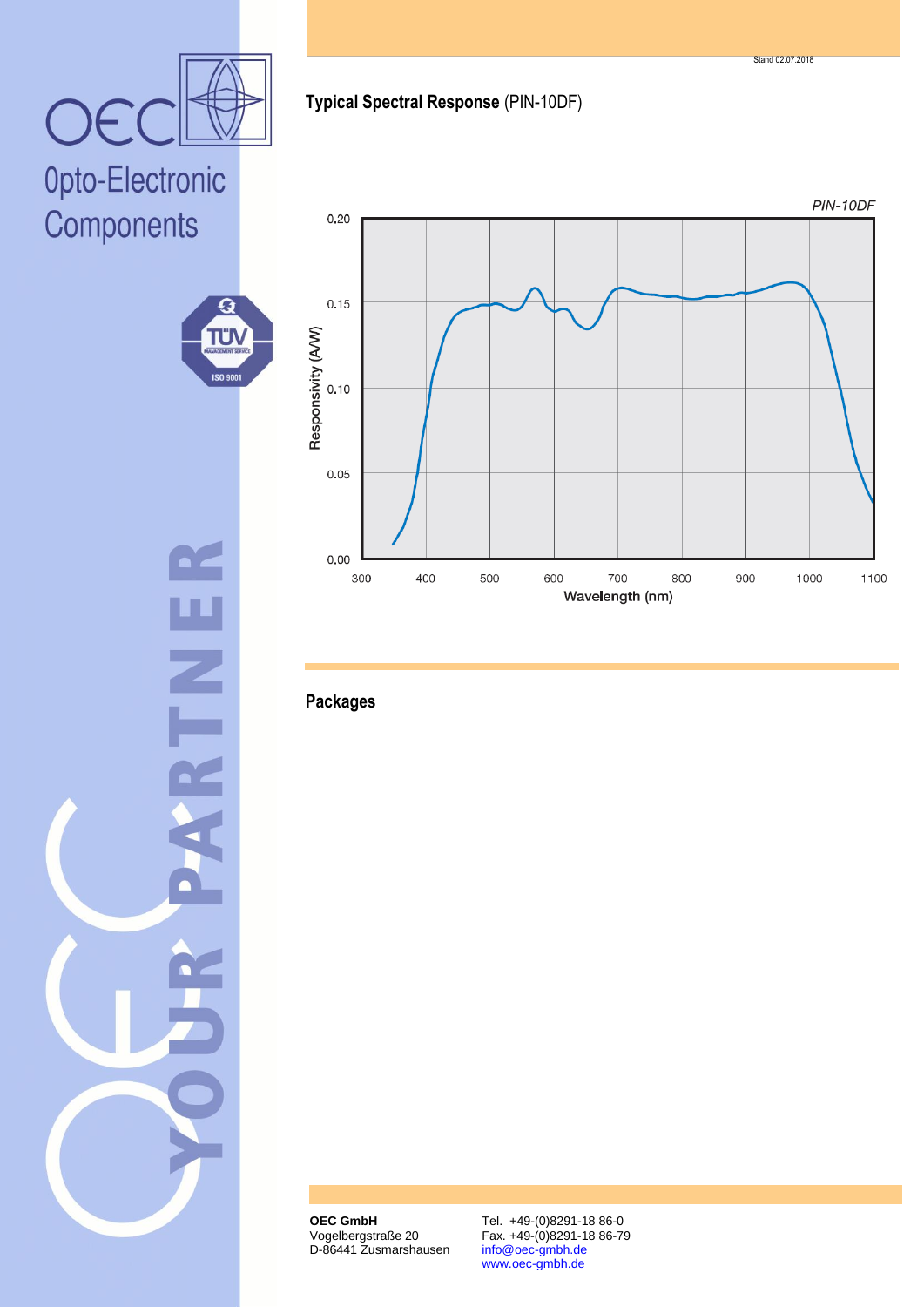



**PIN-005E-550F**

#### **TO-5**  $\boxed{5}$



PIN-5D PIN-5DP PIN-5DP/SB **PIN-13D** PIN-13DP **PIN-005E-550F UV-001 UV-005 UV-005D UV-005E UV-013D UV-013E UV-015 OSD-5-0 OSD15-0** OSD5-5T **OSD15-5T** OSD5.8-7Q **OSD5.8-7U** 

Products:



PIN-5D, PIN-5DP, PIN-5DP/SB, PIN-13D, PIN-13DP, PIN-005E-550F 



UV-001, UV-005, UV-015

**All Others** 0.102

Pin Circle Dia.=0.200

 $\overline{A}$ 

0.050

 $\overline{B}$ 

0.130

0.180

Quartz Window: OSD5.8-7Q

**OSD-Prefix Devices** 

 $P/N$ 

UV Transmissive Window: OSD5.8-7U

**OEC GmbH** Vogelbergstraße 20 D-86441 Zusmarshausen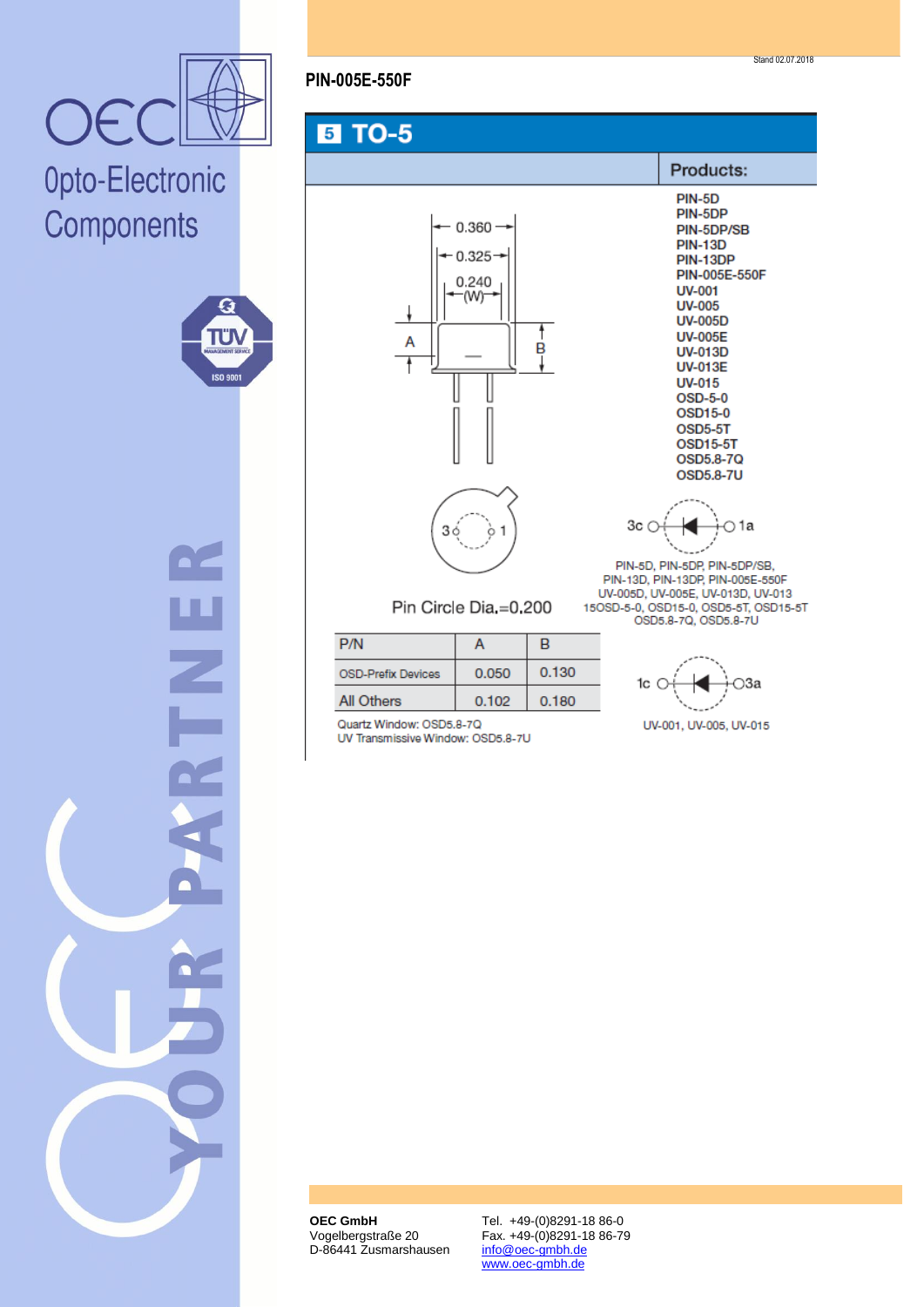



 $\overline{\mathbb{Z}}$ 



**PIN-10AP PIN-10DF**

**13 Special BNC** 



|  | rensimo |  |
|--|---------|--|

| <b>P/N</b>      | а            | в.     | c.    |
|-----------------|--------------|--------|-------|
| <b>PIN-10DF</b> | 0.217        | 0.330  | 1.020 |
| PIN-10AP-1      | <b>TIBUR</b> | n sso. | 1.415 |

\*Window Aperture for PIN 10AP-1 is 0.500 in.

**OEC GmbH** Vogelbergstraße 20 D-86441 Zusmarshausen Tel. +49-(0)8291-18 86-0 Fax. +49-(0)8291-18 86-79 info@oec-gmbh.de www.oec-gmbh.de

Products:

**PIN-10AP PIN-10DF**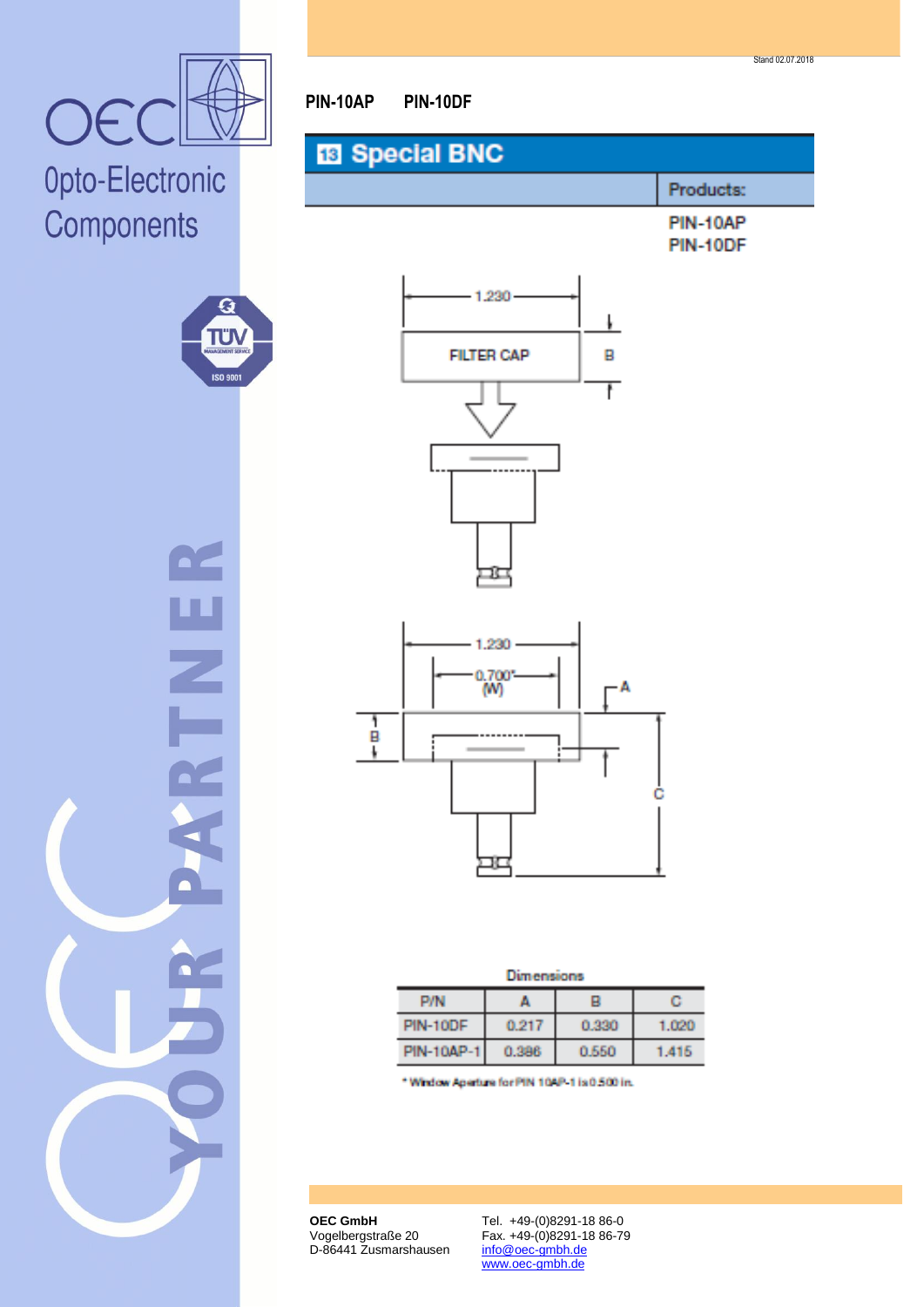



Z

#### **PIN-005D-254F**

### **18 TO-5**

Products:

PIN-005D-245F





Pin Circle Dia.=0.215



**OEC GmbH** Vogelbergstraße 20 D-86441 Zusmarshausen